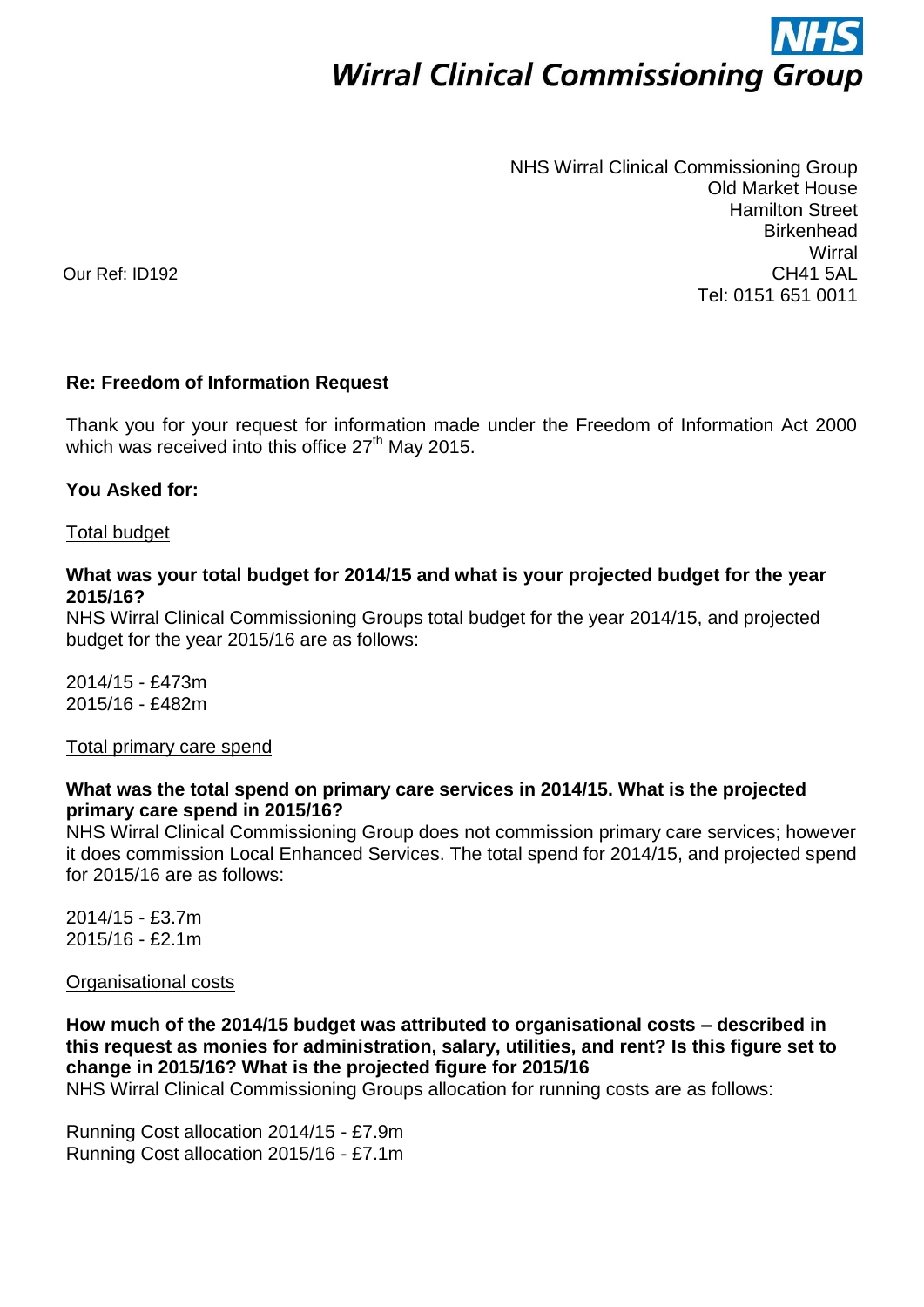#### Pooling budgets

**How much of your total budget for 2014/15 was pooled with local authorities? What local authorities do you work with? Is the amount of pooled budgets set to increase in 2015/16? How much money will be pooled with local authorities in 2015/16?** NHS Wirral Clinical Commissioning Group did not have a pooled budget in the 2014/15 financial year. The pooled budget with Wirral Local Authority for the financial year 2015/16 is £33 million.

#### Co-commissioning

**What amount of monies were allocated to co-commissioning primary care services alongside NHS England in 2014/15? Is this figure set to change in 2015/16 and if so, what amount of monies allocated to co-commissioning is projected?**

NHS Wirral Clinical Commissioning Group is not undertaking co-commissioning in 2014/15 or 2015/16.

#### Population size

➢ **What is your population size?** NHS Wirral Clinical Commissioning Groups population size is as follows: 2014/15 - 332,449 2015/16 - 333,320

#### ➢ **How much money was allocated per individual in your population in 2014/15? What is the projected money per head in 2015/16?**

NHS Wirral Clinical Commissioning Group allocated £1,423 per individual in its population. The projected money per head for 2015/16 is £1,446.

## Care sectors and settings

#### ➢ **How much of your total budget will be spent on patient education for 2015/16? How much was spent on patient education in 2014/15?**

Not applicable.

➢ **How much of your total budget will be spent on training for NHS workers and clinical professionals in 2015/16? How much was spent on training for NHS workers and clinical professionals in 2014/15?**

NHS Wirral Clinical Commissioning group does not hold this information in the format requested.

➢ **How much of your total budget will be spent on primary care property maintenance for 2015/16? How much was spent on primary care property maintenance in 2014/15?** NHS Wirral Clinical Commissioning Group does not hold the budget for this type of expenditure. The information is held by NHS England; please find the contact details below:

NHS England PO Box 16738 Redditch B97 9PT

[england.contactus@nhs.net](mailto:england.contactus@nhs.net)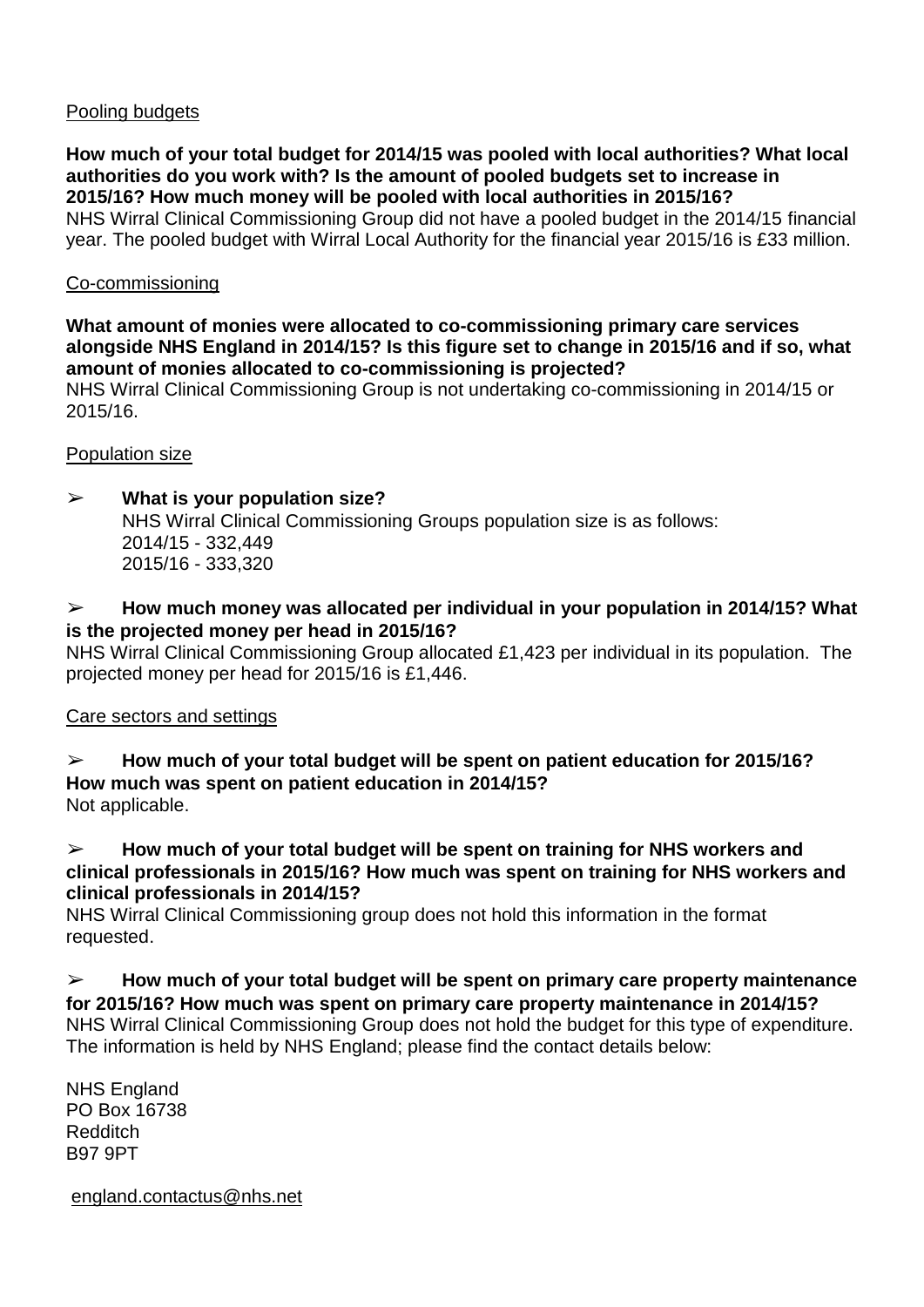#### ➢ **How much of your total budget will be spent on clinical research for 2015/16? How much was spent on clinical research in 2014/15?**

There is no dedicated budget for research for clinical research.

## ➢ **How much of your total budget will be spent on children's services for 2015/16? How much was spent on children's services in 2014/15?**

Unfortunately due to the way this expenditure is contracted and monitored, this is not split into children's services; therefore we are unable to provide this information.

## ➢ **How much of your total budget will be spent on GP services for 2015/16? How much was spent on GP services in 2014/15?**

NHS Wirral Clinical Commissioning Group does not commission GP services. This responsibility lies with NHS England; please find the contacts details below:

NHS England PO Box 16738 Redditch B97 9PT

[england.contactus@nhs.net](mailto:england.contactus@nhs.net)

## ➢ **How much of your total budget will be spent on pharmacy and pharmacy services for 2015/16? How much was spent on pharmacy and pharmacy services in 2014/15?**

As above the commissioning of Pharmacy and Pharmacy Services lies with NHS England, please contact them for further information.

## ➢ **How much of your total budget will be spent on out-of-hours services for 2015/16? How much was spent on out-of-hours services in 2014/15**

NHS Wirral Clinical Commissioning Group has a total of £3.935m budgeted (recurrent) for outof-hours services for 2015/16. £3.998m was spent recurrently on out-of-hours services in 2014/15. Please note both values exclude CQUIN.

## ➢ **How much of your total budget will be spent on optometry for 2015/16? How much was spent on optometry in 2014/15?**

The commissioning of Optometry lies with NHS England, please contact them for further information.

## ➢ **How much of your total budget will be spent on dentistry for 2015/16? How much was spent on dentistry in 2014/15?**

The commissioning of Dentistry lies with NHS England, please contact them for further information.

## ➢ **How much of your total budget will be spent on physiotherapy for 2015/16? How much was spent on physiotherapy in 2014/15?**

A total of £7.489m was spent on physiotherapy in 2014/15. NHS Wirral Clinical Commissioning Group does not have a split of the 2015/16 budgeted expenditure to this level.

## ➢ **How much of your total budget will be spent on telehealth for 2015/16? How much was spent on telehealth in 2014/15?**

NHS Wirral Clinical Commissioning Group does not routinely commission telehealth services, as the responsibility passed to the Local Authority in 2012/13. The CCG did however incur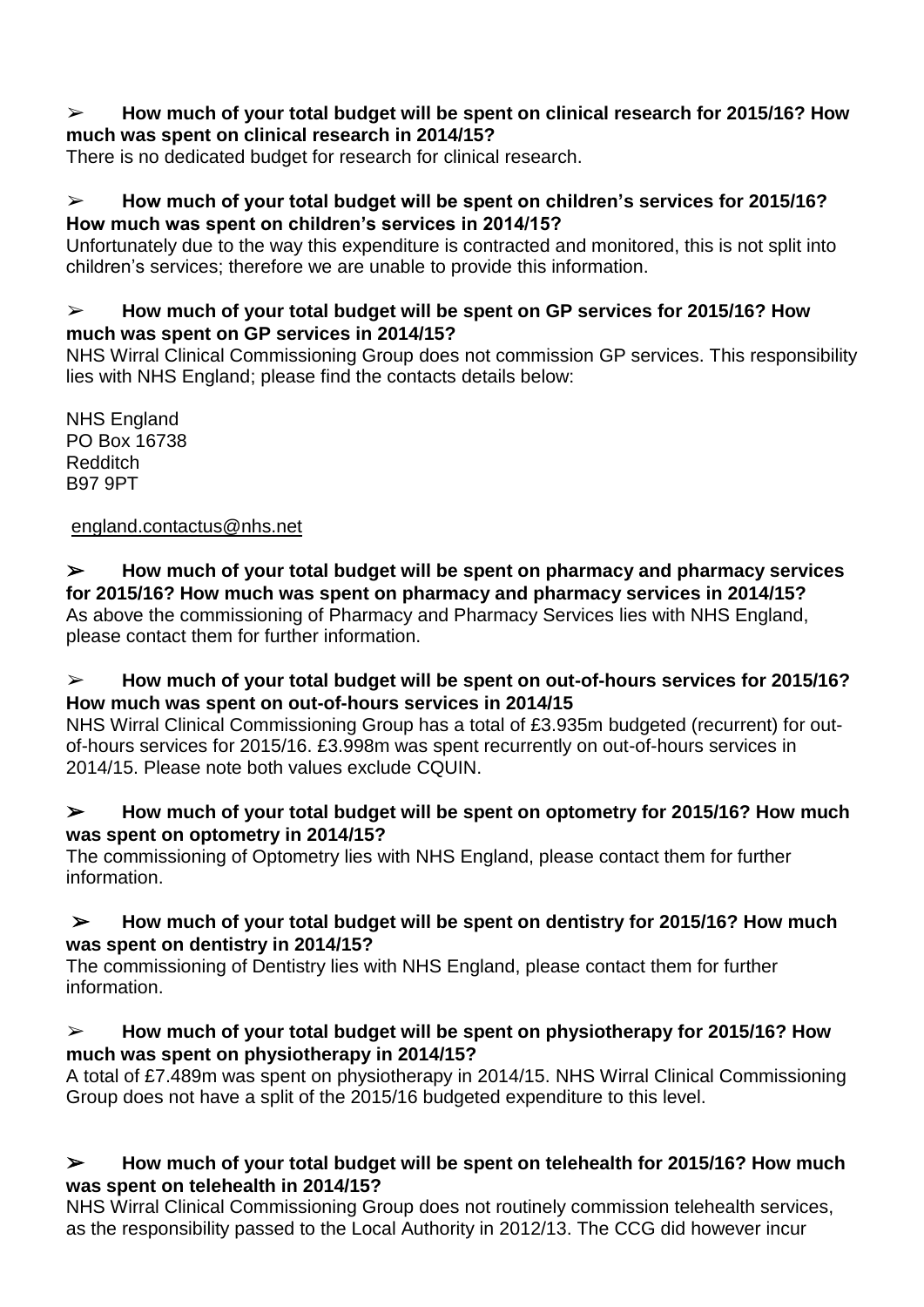expenditure of £7k in 14/15 as part of service developments and will form part of the pooled budget in 15/16.

## Clinical conditions

#### ➢ **How much of your total budget will be spent on cancer services for 2015/16? How much was spent on cancer treatment in 2014/15?**

NHS Wirral Clinical Commissioning Group (CCG) is not responsible for the commissioning of cancer services; these are commissioned by NHS England. However within our Secondary Care contracts there is an element of spend that is attributed and identified as cancer spend. In 2014/15 the total spent was £1.7m. There may be expenditure on cancer services within other areas and specialties however the CCG is unable to separately identify this expenditure. This level of detail is not available for the 2015/16 budgeted expenditure.

#### ➢ **How much of your total budget will be spent on diabetes services for 2015/16? How much was spent on diabetes services in 2014/15?**

NHS Wirral Clinical Commissioning Group (CCG) spent a total of £6.638m on Diabetic services in 2014/15. This is based on expenditure with a specialty code of Diabetes. There may be expenditure on diabetic services within other specialities however the CCG is unable to separately identify this expenditure. It should also be noted that there may be spend within the diabetic specialty that relates to other services such as Endocrinology, however the CCG is unable to identify this spend. Wirral Clinical Commissioning Group does not have a split of the 2015/16 budgeted expenditure to this level.

## ➢ **How much of your total budget will be spent on respiratory services for 2015/16? How much was spent on respiratory services in 2014/15?**

NHS Wirral Clinical Commissioning Group (CCG) spent a total of £13.295m on Respiratory services in 2014/15. This is based on expenditure with a specialty code of Respiratory. There may be expenditure on Respiratory services within other specialities however the CCG is unable to separately identify this expenditure. Wirral CCG does not have a split of the 2015/16 budgeted expenditure to this level.

#### ➢ **How much of your total budget will be spent on eye services for 2015/16? How much was spent on eye services in 2014/15?**

NHS Wirral Clinical Commissioning Group (CCG) spent a total of £11.396m on Eye services in 2014/15. This is based on expenditure with a specialty code of Ophthalmology. There may be expenditure on eye services within other specialities however the CCG is unable to separately identify this expenditure. Wirral CCG does not have a split of the 2015/16 budgeted expenditure to this level.

# ➢ **How much of your total budget will be spent on cardiovascular disease services**

**for 2015/16? How much was spent on cardiovascular disease services in 2014/15?** NHS Wirral Clinical Commissioning Group (CCG) cannot identify expenditure on Cardiovascular Disease. However it can provide the expenditure for 2014/15 for Cardiology Services, which Cardiovascular Disease is part of. In 2014/15 the total spent was £8.393m. There may be expenditure on Cardiology Services within other specialities however the CCG is unable to separately identify this expenditure This level of detail is not available for the 2015/16 budgeted expenditure.

## ➢ **How much of your total budget will be spent on chronic kidney disease services for 2015/16? How much was spent on chronic kidney disease services in 2014/15?**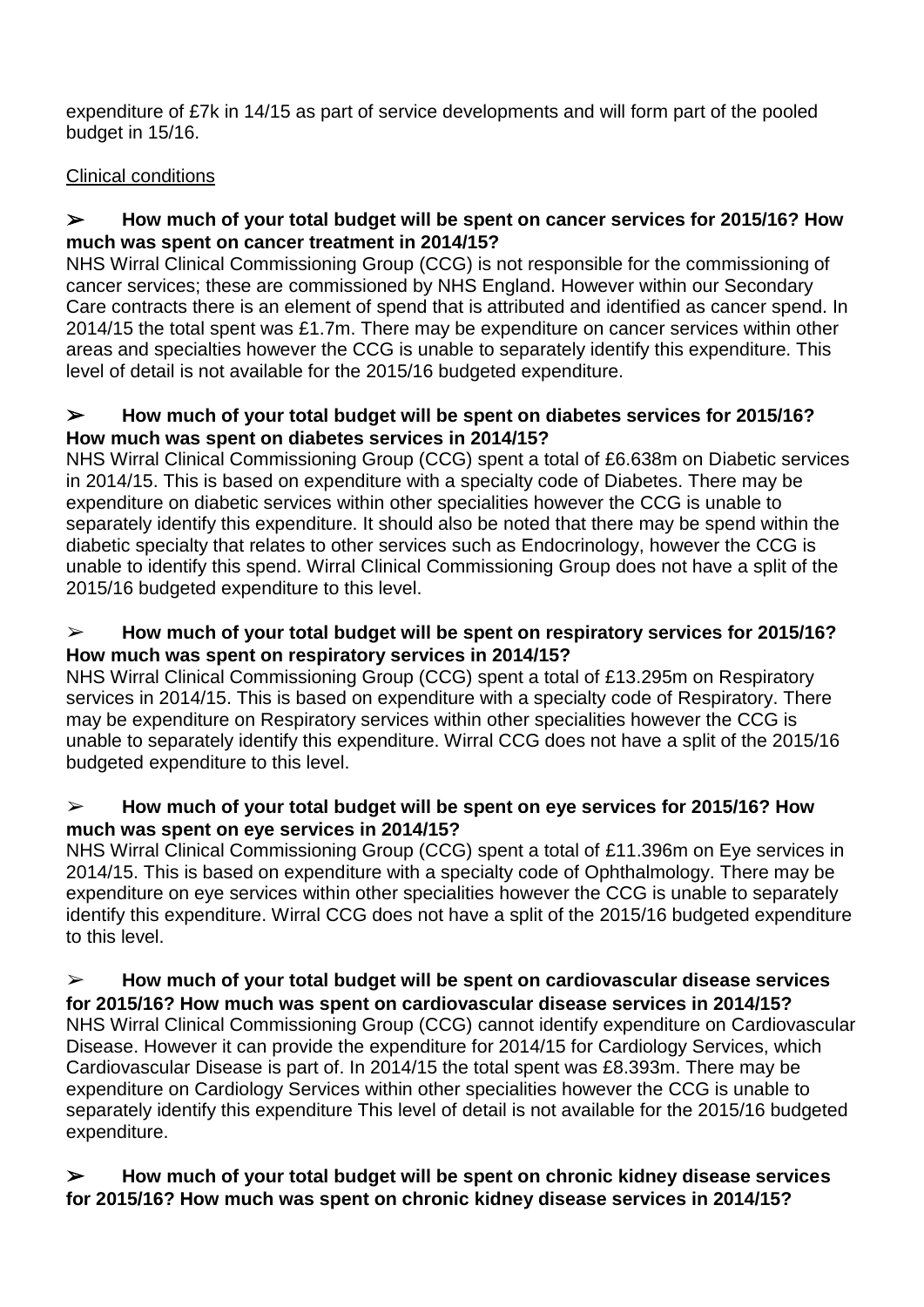NHS Wirral Clinical Commissioning Group (CCG) cannot identify expenditure on Chronic Kidney Disease. However it can provide the expenditure for 2014/15 for Chronic Renal Services, which Chronic Kidney Disease is part of. In 2014/15 the total spent was £1.202m. The 2015/16 anticipated budget under the same assumptions is £1.159m.

#### ➢ **How much of your total budget will be spent on mental health services for 2015/16? How much was spent on mental health services in 2014/15?**

NHS Wirral Clinical Commissioning Group (CCG) has a total of £61.037m budgeted for Mental Health services in 2015/16. A total of £59.761m was spent on Mental Health services in 2014/15.

## ➢ **How much of your total budget will be spent on allergy services for 2015/16? How much was spent on allergy services in 2014/15?**

NHS Wirral Clinical Commissioning Group (CCG) spent a total of £0.091m on allergy services in 2014/15. This is based on expenditure with a specialty code of Allergy. There may be expenditure on Allergy services within other specialities however the CCG is unable to separately identify this expenditure. Wirral CCG does not have a split of the 2015/16 budgeted expenditure to this level.

## ➢ **How much of your total budget will be spent on specials for 2015/16? How much was spent on specials in 2014/15?**

NHS Wirral Clinical Commissioning Group (CCG) would request clarification regarding the definition for spend on specials. Can you please advise?

➢ **How much of your total budget will be spent on public health on children aged 0-5 for 2015/16? How much was spent on public health on children aged 0-5 in 2014/15?** NHS Wirral Clinical Commissioning Group (CCG) do not commission services for Public Health on children aged 0-5 this is the responsibility of Local Authority Public Health. For further information please contact them directly on:

## [informationmanager@wirral.gov.uk](mailto:informationmanager@wirral.gov.uk)

The Information Manager Wirral Council Wallasey Town Hall Brighton Street Wallasey **Wirral** Merseyside CH44 8ED

#### ➢ **How much of your total budget will be spent on smoking cessation services for 2015/16? How much was spent on smoking cessation services in 2014/15?**

As above NHS Wirral Clinical Commissioning Group (CCG) does not commission services for Smoking Cessation please contact the Local Authority Public Health directly, as per question above.

## ➢ **How much of your total budget will be spent on sexual health services for 2015/16? How much was spent on sexual health services in 2014/15?**

As above, NHS Wirral Clinical Commissioning Group (CCG) does not commission services for Sexual Health please contact the Local Authority Public Health directly, as per question above.